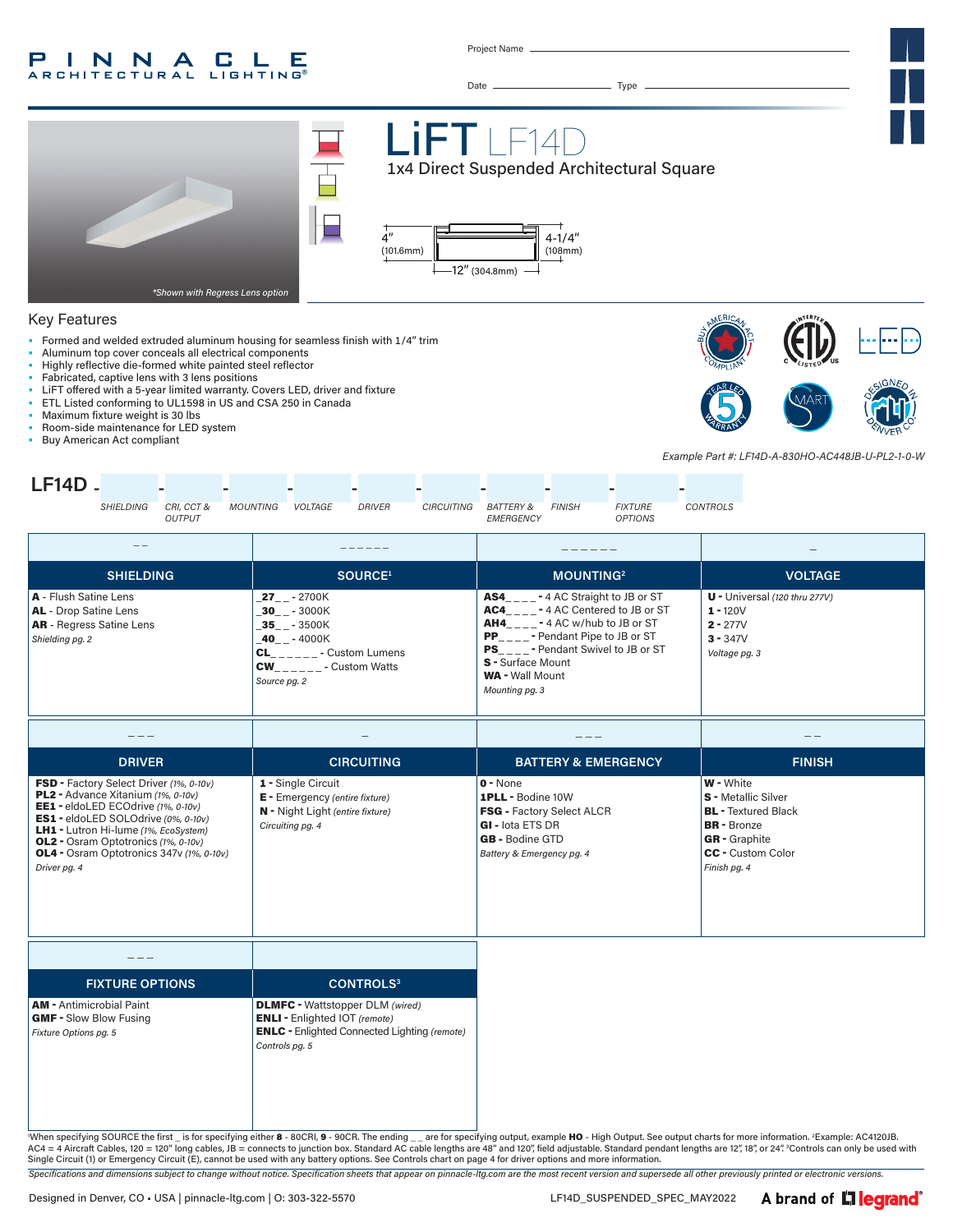

# Shielding

- 
- Fabricated, captive lens with 3 lens positions  **Captive 1998** Highly reflective white reflectors maintain uniform lens brightness



# Source: White LED

- Specify either 80 or 90 CRI
- Longer lead-time may apply for 90 CRI. Consult factory

• 80 CRI = R9≥19 and 90 CRI = R9≥61

|               |                                                      | <b>Custom Output- Lumens OR Wattage</b> |                        |     |                                                                                            |
|---------------|------------------------------------------------------|-----------------------------------------|------------------------|-----|--------------------------------------------------------------------------------------------|
| CL            | Specify CRI, CCT and desired lumens (i.e. CL8352000) |                                         |                        |     | Specify lumens between standard offering listed below. Lumens are specified per color temp |
| <b>CW</b>     | Specify CRI, CCT and desired wattage (i.e. CW94020)  |                                         |                        |     | Specify watts between standard offering listed below                                       |
| <b>80 CRI</b> |                                                      |                                         |                        |     |                                                                                            |
|               |                                                      |                                         |                        |     |                                                                                            |
|               | Color                                                | Lumens                                  | Shielding<br>A, AL, AR |     |                                                                                            |
|               |                                                      |                                         | <b>Satine Lens</b>     |     |                                                                                            |
|               |                                                      |                                         | Watts                  | LPW |                                                                                            |
| 830LO         | 3000K                                                | 2325                                    | 20.0                   | 116 |                                                                                            |
| <b>830MO</b>  | 3000K                                                | 3742                                    | 31.9                   | 117 |                                                                                            |
| <b>830HO</b>  | 3000K                                                | 5121                                    | 45.3                   | 113 |                                                                                            |
| 835LO         | 3500K                                                | 2408                                    | 20.0                   | 120 |                                                                                            |
| 835MO         | 3500K                                                | 3924                                    | 31.9                   | 123 |                                                                                            |
| <b>835HO</b>  | 3500K                                                | 5439                                    | 45.3                   | 120 |                                                                                            |
| 840LO         | 4000K                                                | 2523                                    | 20.1                   | 126 |                                                                                            |
| <b>840MO</b>  | 4000K                                                | 4068                                    | 32.1                   | 127 |                                                                                            |
| <b>840HO</b>  | 4000K                                                | 5601                                    | 45.7                   | 122 |                                                                                            |
| <b>90 CRI</b> |                                                      |                                         |                        |     |                                                                                            |
| 927LO         | 2700K                                                | 1888                                    | 20.1                   | 94  |                                                                                            |
| <b>927MO</b>  | 2700K                                                | 3044                                    | 32.0                   | 95  |                                                                                            |
| <b>927HO</b>  | 2700K                                                | 4177                                    | 45.5                   | 92  |                                                                                            |
| 930LO         | 3000K                                                | 2013                                    | 20.1                   | 100 |                                                                                            |
| <b>930MO</b>  | 3000K                                                | 3250                                    | 32.0                   | 101 |                                                                                            |
| <b>930HO</b>  | 3000K                                                | 4469                                    | 45.5                   | 98  |                                                                                            |
| 935LO         | 3500K                                                | 2013                                    | 20.1                   | 100 |                                                                                            |
| 935MO         | 3500K                                                | 3250                                    | 32.0                   | 101 |                                                                                            |
| 935HO         | 3500K                                                | 4469                                    | 45.5                   | 98  |                                                                                            |
| 940LO         | 4000K                                                | 2120                                    | 20.0                   | 106 |                                                                                            |
| <b>940MO</b>  | 4000K                                                | 3413                                    | 32.0                   | 107 |                                                                                            |
| <b>940HO</b>  | 4000K                                                | 4680                                    | 45.6                   | 103 |                                                                                            |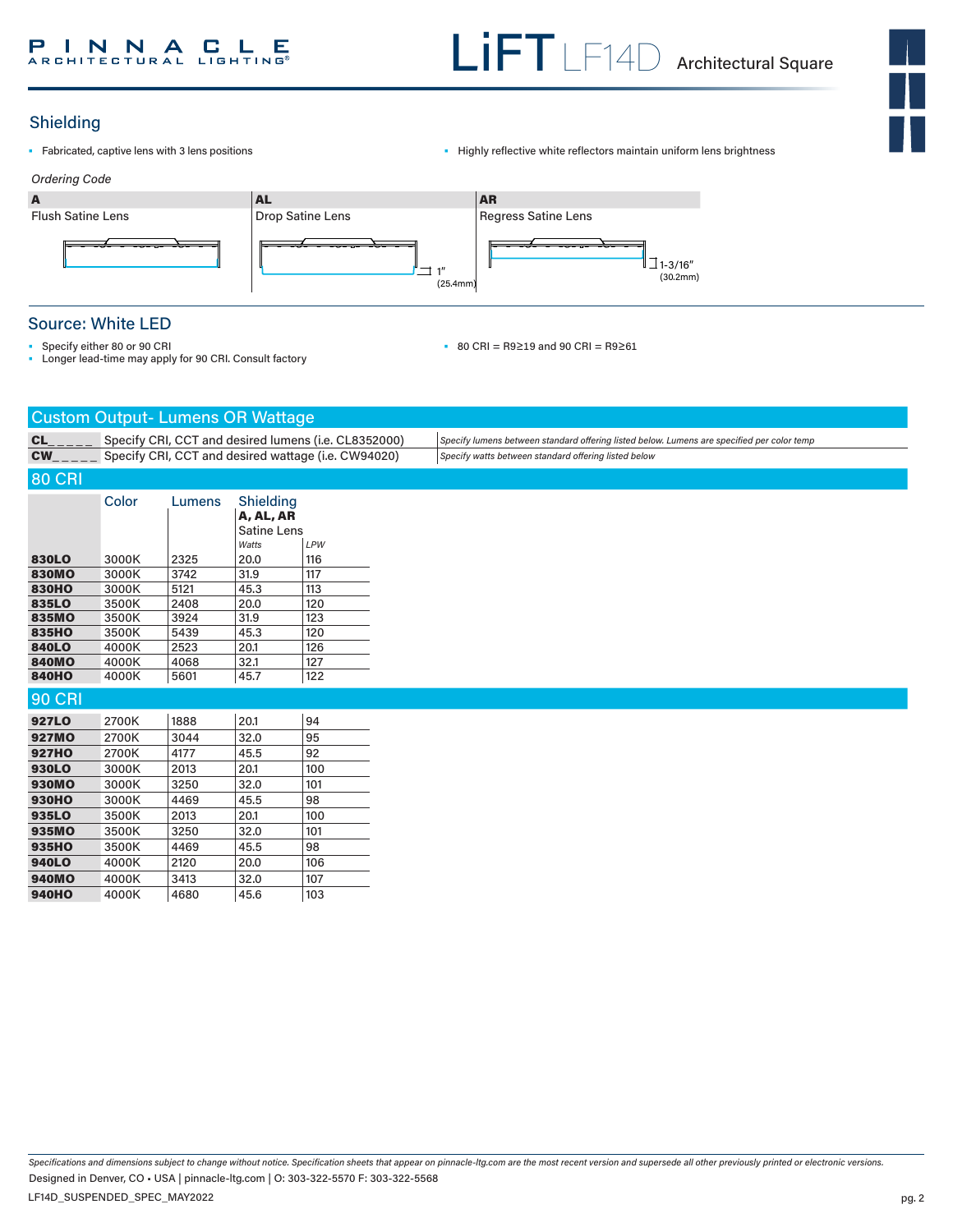# **Mounting**

- Aircraft cables and pendants mount directly to a standard junction box or structure
- Canopies and pendants match fixture finish, power cords are white, grey, or black depending on fixture finish. See Finish section for additional details.
- Must specify overall pendant length of 12", 18" or 24"
- Must specify cable length, either 48" or 120" standard, field adjustable<br>• Tie off fixture to structure with retention wires
- Tie off fixture to structure with retention wires<br>• Maximum fixture weight is 30 lbs
- Maximum fixture weight is 30 lbs

| AS4 JB                           | $AC4$ JB                                           | $AH4$ JB                                                                       | $ PP$ JB                    |                       |  |
|----------------------------------|----------------------------------------------------|--------------------------------------------------------------------------------|-----------------------------|-----------------------|--|
| 4 AC cables straight, fixture    | 4 AC cables, center mount,<br>l fixture to J-Box   | 4 AC cables with hub, fixture<br>to J-Box                                      | Pendant Pipe to J-Box       | Surface Mount Ceiling |  |
| to J-Box                         |                                                    |                                                                                | $PS$ JB                     |                       |  |
|                                  |                                                    |                                                                                | Pendant Swivel to J-Box     |                       |  |
| AS4 ST                           | AC4 ST                                             | AH4 ST                                                                         | <b>PP ST</b>                | <b>WA</b>             |  |
| 4 AC cables straight, fixture to | 4 AC cables, center mount,<br>fixture to Structure | 4 AC cables with hub, fixture to Pendant Pipe to Structure<br><b>Structure</b> |                             | Surface Mount Wall    |  |
| Structure                        |                                                    |                                                                                | <b>PS ST</b>                |                       |  |
|                                  |                                                    |                                                                                | Pendant Swivel to Structure |                       |  |

#### 7777777777



### Voltage

• Some LIFT configurations will not accommodate all voltage options; consult with factory

| <b>U</b> | Universal |
|----------|-----------|
|          | 120 volt  |
|          | 277 volt  |
| -3       | 347 volt  |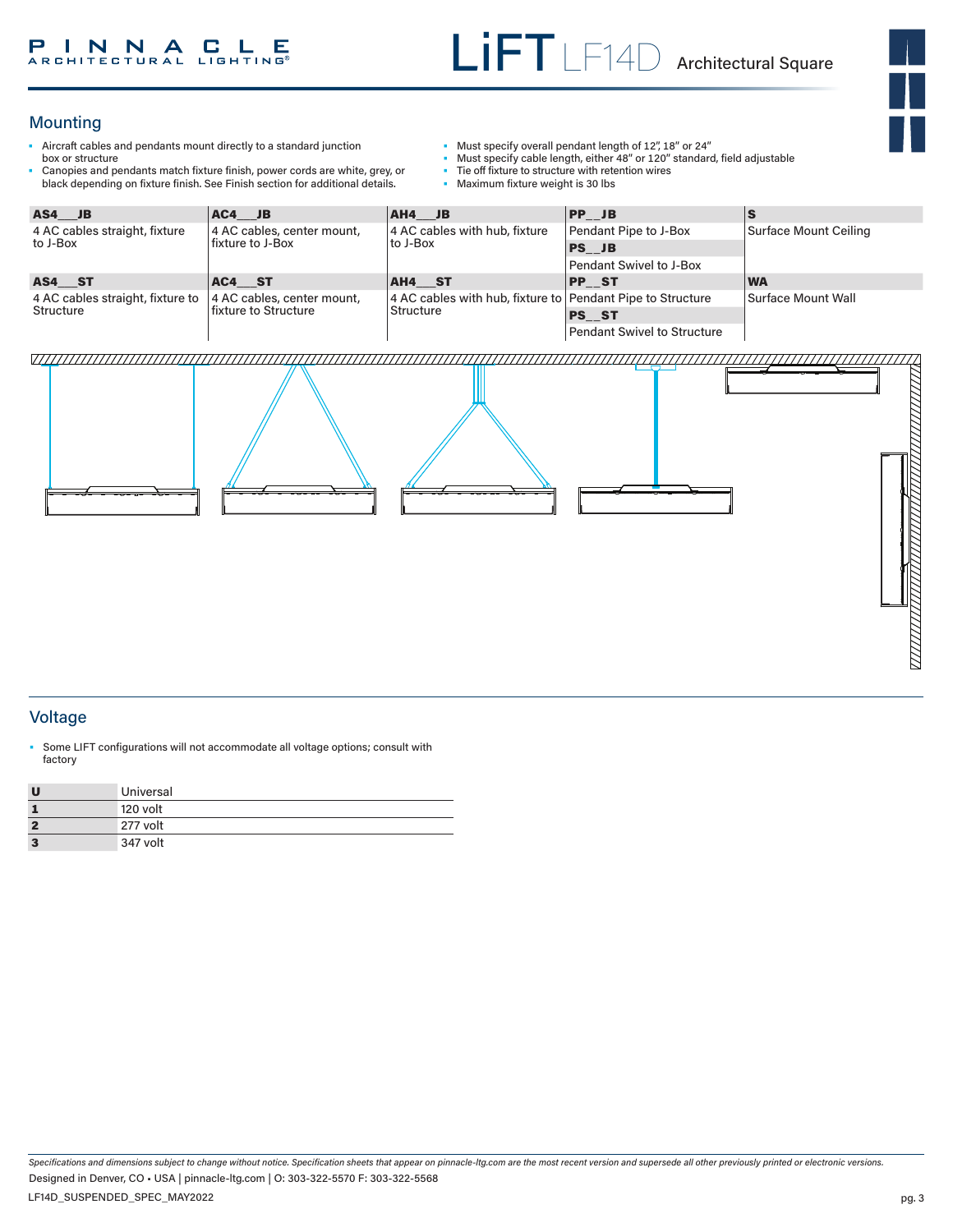

### **Driver**

- Standard Driver Option = FSD
- Driver Lifetime: 50,000 hours at 25°C ambient operating conditions
- For more Driver options, see Pinnacle Resource Guide on download pages at pinnacle-ltg.com

| Factory Select Driver 1%, 0-10v                           |
|-----------------------------------------------------------|
| Advance Xitanium 1%, 0-10v                                |
| Advance Xitanium 347v 1%, 0-10v, requires 347v            |
| Osram Optotronic, 1%, 0-10y                               |
| Osram Optotronic 347v, 1% 0-10v, requires 347v option     |
| eldoLED ECOdrive 1%, 0-10v Logarithmic                    |
| eldoLED ECOdrive 1%, 0-10v Linear                         |
| eldoLED SOLOdrive 0-10v, 0% Logarithmic                   |
| eldoLED SOLOdrive 0-10v, 0% Linear                        |
|                                                           |
| eldoLED SOLOdrive .1%, DALI (logarithmic)                 |
| eldoLED SOLOdrive .1%, DALI (linear)                      |
| Osram Optotronic 1%, DEXAL                                |
| Osram Optotronic 1%, DALI 2 Channel                       |
| <b>Lutron Drivers</b>                                     |
| Lutron Hi-lume Soft-on, Fade-to-black 1%, EcoSystem, LDE1 |
| Lutron Hi-Lume 1%, 2-wire, Lutron-LTEA2W, 120v only       |
| <b>Alternate Drivers</b>                                  |
| Osram Optotronic 1%, DEXAL                                |
|                                                           |

# **Circuiting**

- Select fixture circuiting from options below
- Some LIFT configurations will not accommodate all circuiting options; consult with factory

|   | Single Circuit                |
|---|-------------------------------|
| Е | <b>Emergency Circuit only</b> |
| N | Night Light Circuit only      |

## Battery & Emergency

• Select battery or emergency options if required

1ILL lota 10w Integral Lithium, Self Testing

1PLL Bodine 10w Integral Lithium, Self Testing

GB Bodine GTD, Generator Transfer Device

FSG Factory Select Automatic Load Control Relay (ALCR)

GI Emergency Transfer Switch (ETS) DR Emergency Control Device

• Battery duration is 90 minutes

**0** No Battery 1IC lota 10w Integral

1IRC lota 10w Remote 1P Bodine 10w Integral

**1PRH** Bodine 20w Remote

- Test button is integral to fixture
- For more Battery options, see Pinnacle Resource Guide

|  | For Approximate Battery Lumen Output |  |
|--|--------------------------------------|--|
|  |                                      |  |
|  |                                      |  |

- Multiply battery wattage X fixture LPW shown on Lumen Table
- 10 (watts) x 92.3 (LPW) = 923 battery lumen output

#### Battery & Emergency Ordering Examples

- Single circuit, 10w integral battery **Ordering Code: 1-1P**
- Emergency circuit only, 10w integral battery Ordering Code: E-1P

## Finish

- Standard powder-coat textured white, metallic silver, textured black, graphite or bronze painted finish; consult factory for chip of standard paint finishes
- Selecting a fixture finish other than white may impact lumen output; consult factory for more information

| W               | White (white cord/white canopy)              |
|-----------------|----------------------------------------------|
| S               | Metallic Silver (grey cord/silver canopy)    |
| BL              | Textured Black (black cord/black canopy)     |
| <b>BR</b>       | Bronze (white cord/bronze canopy)            |
| <b>GR</b>       | Graphite (white cord/graphite canopy)        |
| $\overline{cc}$ | Custom Color (white cord/color match canopy) |
|                 |                                              |

*Specifications and dimensions subject to change without notice. Specification sheets that appear on pinnacle-ltg.com are the most recent version and supersede all other previously printed or electronic versions.* Designed in Denver, CO • USA | pinnacle-ltg.com | O: 303-322-5570 F: 303-322-5568

Some LIFT configurations will not accommodate all driver options; consult with factory